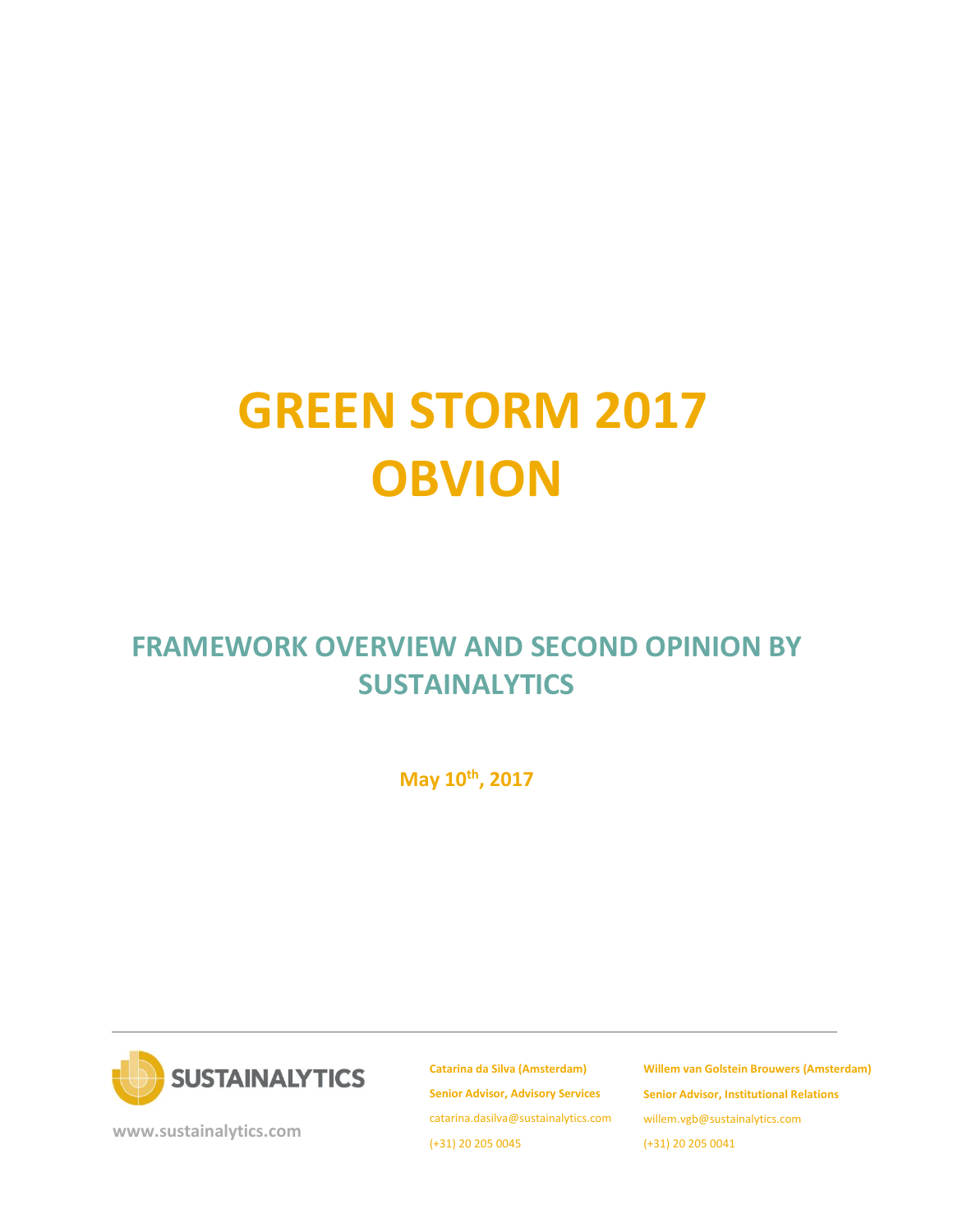# **TABLE OF CONTENTS**

|                | 1. Introduction                                                                                                                             | 3                     |
|----------------|---------------------------------------------------------------------------------------------------------------------------------------------|-----------------------|
|                | 2. Overview of Issuer                                                                                                                       | 3                     |
|                | 3. Framework overview<br>3.1 Use of Proceeds<br>3.2 Project Evaluation and Selection Process<br>3.3 Management of Proceeds<br>3.4 Reporting | 3<br>4<br>5<br>5<br>6 |
| $\overline{a}$ | <b>SUSTAINALYTICS' OPINION</b><br>Section 1: Sustainability Performance of the Issuer<br>Section 2: Impact of Use of Proceeds<br>Conclusion | 7<br>7<br>8<br>9      |
|                | <b>APPENDICES</b>                                                                                                                           | 10                    |
|                | <b>SUSTAINALYTICS</b>                                                                                                                       | 20                    |

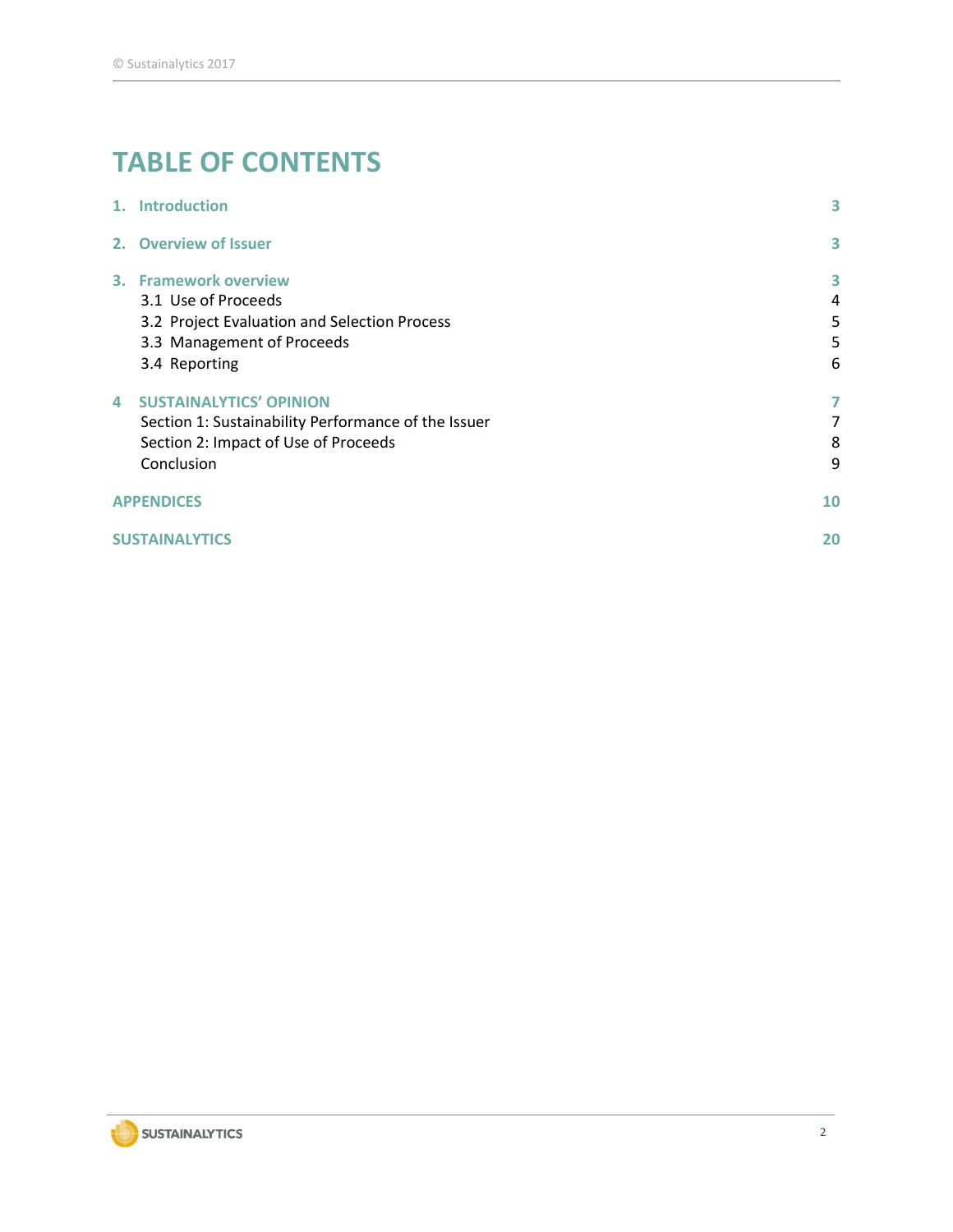### <span id="page-2-0"></span>**1.INTRODUCTION**

Obvion N.V. (Obvion), a Dutch mortgage provider and a wholly owned subsidiary of Rabobank<sup>1</sup>, has engaged Sustainalytics to review its planned green residential mortgage-backed security (RMBS) issuance ("Green STORM 2017") and provide an opinion as to its alignment with ICMA's Green Bond Principles<sup>2</sup>. As part of this engagement, Sustainalytics has held conversations with both Obvion's treasury team and Rabobank's sustainability and capital markets structuring teams to understand the use of proceeds, management of proceeds and reporting aspects of this transaction, as well as the sustainability strategy of the Rabobank Group (Obvion's parent company). Sustainalytics also reviewed relevant public and internal documents to assess the expected impact of Obvion's Green STORM 2017.

This document contains three sections: Overview of the issuer; Green Bond Framework Overview – summary of Obvion's framework for the bond; and Sustainalytics' Opinion – an opinion on the framework.

### <span id="page-2-1"></span>**2.OVERVIEW OF ISSUER – OBVION AND RABOBANK**

Obvion, the issuer of Green STORM 2017, is a subsidiary of Rabobank, an international cooperative bank focused on providing financial services in the Netherlands and involved in retail and wholesale banking, and food and agriculture internationally. Rabobank has the largest mortgage-lending business in the Netherlands, which is complemented with a lending portfolio that is directed towards retail customers and corporates. In 2016, Rabobank's and Obvion's share of the Dutch mortgage market amounted to 17.3% and 3.2% respectively.

Rabobank has identified responsible finance as a key differentiator and strategic opportunity for the bank. As such, it has implemented numerous initiatives to promote sustainable financial services and products, including impact loans and specialized green financing. The breadth of its offerings is strengthened by a commitment to provide EUR 40 billion in sustainability-related financing by 2020. In addition, Rabobank has a Sustainability Policy Framework<sup>3</sup> which includes several responsible investment policies and guidelines with respect to its credit and loan business.

### <span id="page-2-2"></span>**3. FRAMEWORK OVERVIEW**

Obvion is planning to issue a green RMBS. The security will be part of Obvion's residential mortgage securitization program known as STORM, which has about 17.9 billion euros of outstanding securities, and will be structured in line with other transactions in the STORM program (in particular the most recent STORM 2017-I). The aim of the Green STORM 2017 issuance is to refinance a mortgage asset pool with added environmental value, focusing namely on energy efficiency and energy performance. The security will refinance an existing mortgage loans portfolio with residential buildings in the Netherlands that meet the eligibility criteria described below. Furthermore, in alignment with the Green Bond Principles,

**<sup>3</sup>** https://www.rabobank.com/en/images/sustainability-policy-framework.pdf



**<sup>1</sup>** Statutory name: Coöperatieve Rabobank U.A.

**<sup>2</sup>** "Green Bond Principles, 2016" dated 16 June 2016 issued by the International Capital Market Association (ICMA)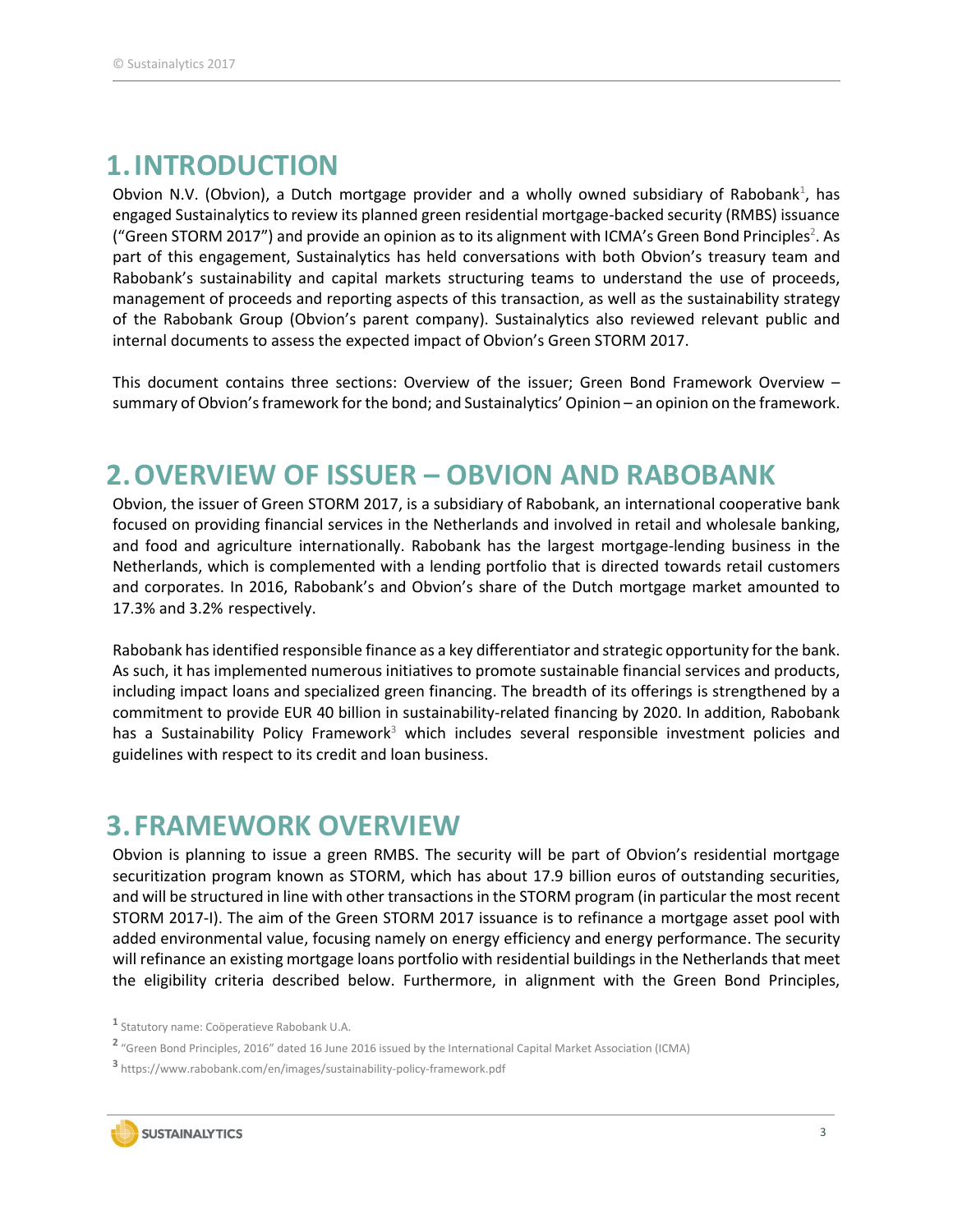information on project evaluation and selection process, management of proceeds, and reporting is also documented.

The Green STORM 2017 will be a fully revolving transaction up to the call date (22 April 2022). In this transaction, the available principal will be used to purchase new loans in order to limit amortization, and the notes will be repaid at the call date as a bullet payment. Additional purchase criteria are in place to maintain the credit quality of the underlying pool, and all newly added loans must comply with the eligibility criteria (including the green eligibility criteria defined in Section 3.1 of this document).

### <span id="page-3-0"></span>**3.1 Use of Proceeds**

The proceeds of the Green STORM 2017 will be used to refinance existing mortgage loans from Dutch residential buildings that represent the top 15% in terms of energy performance in the Netherlands, or which have achieved at least a 30% improvement in energy efficiency, as detailed below. The mortgages to be refinanced reflect a diversified portfolio in terms of geography and building types.

### *Eligibility Criteria*

The selection criteria for inclusion in the mortgage pool of the Green STORM 2017 are based on: (i) construction year, and (ii) Dutch residential Energy Performance Certificates. The Dutch Energy Performance Certificate system is a result of the Dutch government's implementation of the revised 2010 EU Energy Performance of Buildings Directive. Energy Performance Certificates assign a label between "A" and "G" to each property, with "A" representing the best performance.

The eligibility criteria for qualification for GREEN STORM 2017 pool are:

**1. New residential buildings (built after 2002<sup>4</sup> ) that represent the top 15% in terms of energy performance:**

Buildings that have obtained an Energy Performance Certificate (energy label) of "A" or "B" by the Netherlands Enterprise Agency.<sup>5</sup> Currently, "A" or "B" labeled residential buildings that received their building permit after the year 2000 represent the top 15%<sup>6</sup> in terms of energy performance in the Dutch residential market.

- **2. Residential buildings built before 2002 that have achieved at least a 30% improvement in energy performance:**
	- Buildings that received the highest possible final Energy Performance Certificate ("A") due to the improvements made to the property, or
	- Buildings with a definitive<sup>7</sup> Energy Performance Certificate of "C" or higher that have demonstrated an improvement of two levels in the Energy Performance Certificate. This has been

**5** Rijksdienst voor Ondernemend Nederland or RVO.

**<sup>7</sup>** Prior to receiving a definitive Energy Performance Certificate, residential buildings are assigned a provisional Certificate. This Certificate provides a performance estimate based on general information such as the type of building, floor area and the year of construction. To acquire a definite Certificate, energy efficiency information will be verified by an expert.



**<sup>4</sup>** Accounting for a two-year building period from the moment of obtaining the building permit.

**<sup>6</sup>** Specifically, for the Green STORM 2017 transaction, "A" and "B" labels after 2000 represent the top 13.6% of the Dutch residential market.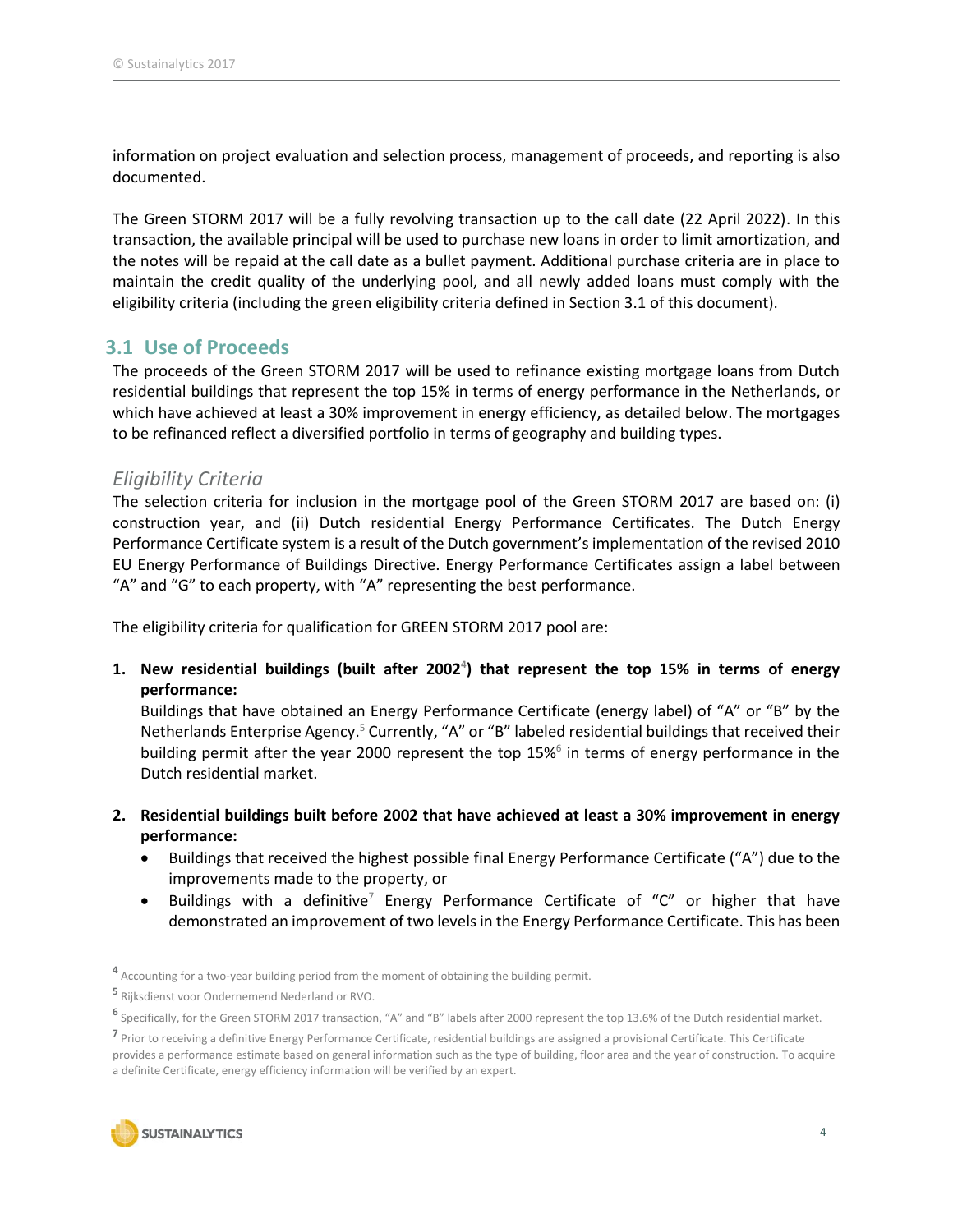calculated to represent a minimum improvement of 30% in terms of energy efficiency compared to an average home from the same building period.

Therefore, the eligible mortgage pool contains a mix of energy efficient homes and houses that have been refurbished to improve energy performance.

### <span id="page-4-0"></span>**3.2 Project Evaluation and Selection Process**

Obvion's database of mortgages has been matched against the external database provided by Calcasa, a Dutch valuation service agency. Calcasa sourced the underlying data with regards to definitive Energy Performance Certificates directly from the the Netherlands Enterprise Agency (RVO). Where definitive Performance Certificates were not available, Calcasa calculated them using the RVO's methodology for determining Dutch residential Energy Performance Certificates.

From the asset pool that has been classified by Energy Performance labels, Obvion hasselected mortgages for inclusion in the Green STORM 2017 based on the defined Eligibility Criteria (see section 3.1), in addition to Obvion's usual mortgage loan criteria. For detailed information on the project evaluation and selection process see Appendix A.

To evaluate and select eligible loans, Obvion and Rabobank created a working group that included Obvion's Head of Funding & Balance Sheet Management and members of its Funding & Risk Management team, and Rabobank's Debt Capital Markets (Securitisation & Covered Bonds and Sustainable Markets teams).

### <span id="page-4-1"></span>**3.3 Management of Proceeds**

#### **Management**

Net proceeds from the issuance of the mortgage-backed notes shall be used to fund eligible mortgages in the portfolio, and thus there will be no balance of funds to be invested. Therefore, only mortgages meeting the eligibility criteria will be backing the Green STORM 2017.

The eligible loans that serve as collateral will be documented, and this information will be checked by an auditor.

#### **Tracking**

The total proceeds will be allocated in full at closing to existing eligible loans. Additionally, a third party (Intertrust) will report monthly on the portfolio regarding size, prepayments, defaults, losses, etc. Any new mortgage loans that are added to the transaction due to the revolving structure have to meet the green eligibility criteria as described in the Eligibility Criteria section (see Section 3.1 above). In case any loan fails to comply with the eligibility criteria, it will be purchased back by the seller (Obvion) and substituted by another loan that complies with the criteria.

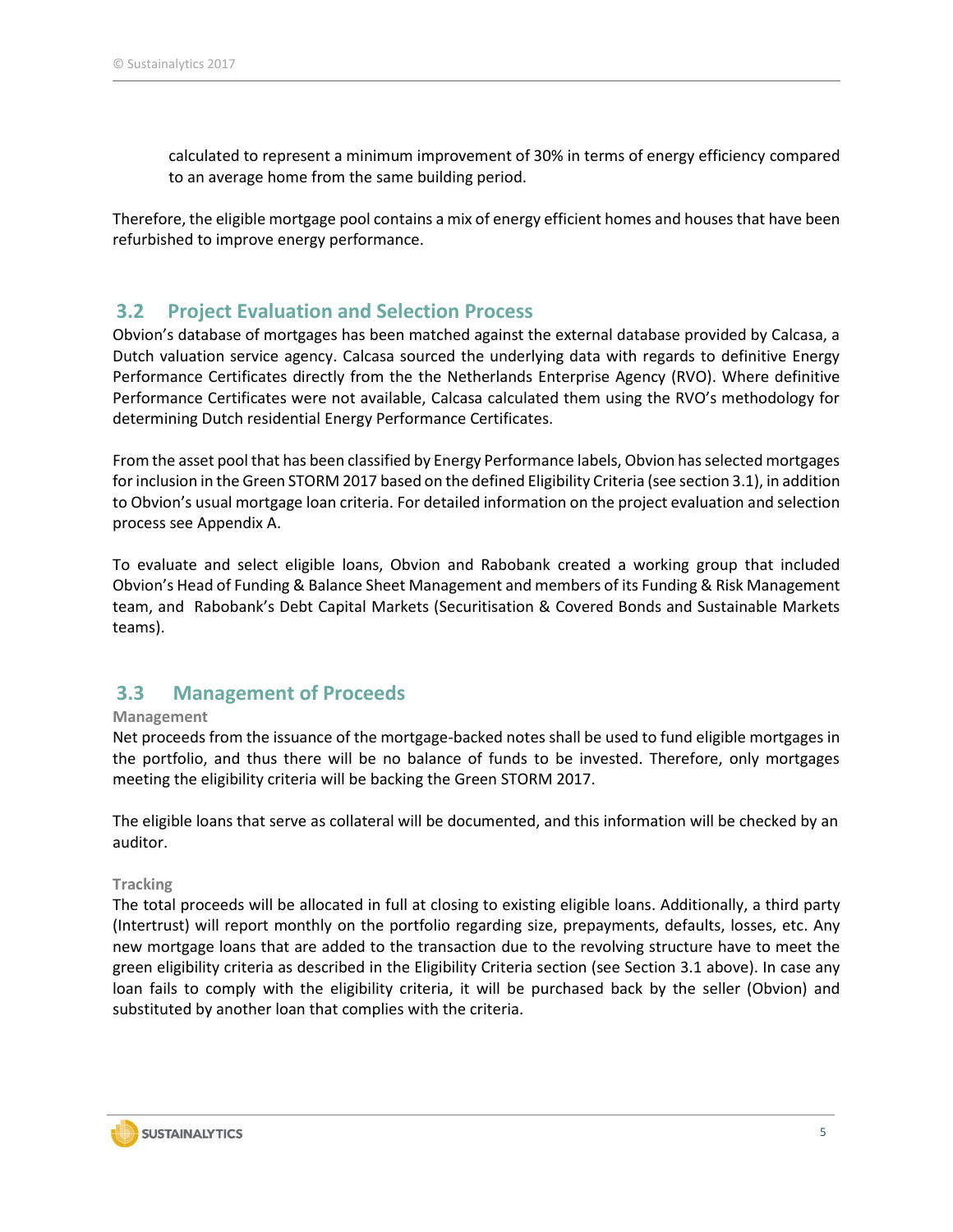### <span id="page-5-0"></span>**3.4 Reporting**

### *Allocation Reporting*

Due to the nature of the green RMBS, proceeds of the transaction will be 100% allocated upon issuance to refinance the eligible portfolio. The information made available to investors will provide loan by loan data on the underlying pool of eligible assets. As mentioned in Section 3.3, an external party will publish a monthly report providing information regarding the mortgages included in Green STROM 2017, and Obvion will report yearly on the composition of the mortgages in terms of the green eligibility criteria. This information will be available on Bloomberg and well as on the website of the Dutch Securitisation Association.<sup>8</sup>

### *Impact Reporting*

As a part of the requirements for the Climate Bond Standard for Low Carbon Buildings, Obvion appointed a third party to perform a CO<sub>2</sub> calculation study to demonstrate the climate impact of the Green STORM 2017. This estimate is based on a breakdown of the portfolio by Energy Performance Certificate. This report will be included in the investor package and made available to potential investors. The  $CO<sub>2</sub>$ calculation is based on the real energy consumption of the properties and uses an assumed emissions intensity of 505 g/kWh for electricity and 1.78 kg/m<sup>3</sup> for natural gas.

<sup>8</sup> **[www.dutchsecuritisation.nl](http://www.dutchsecuritisation.nl/)**

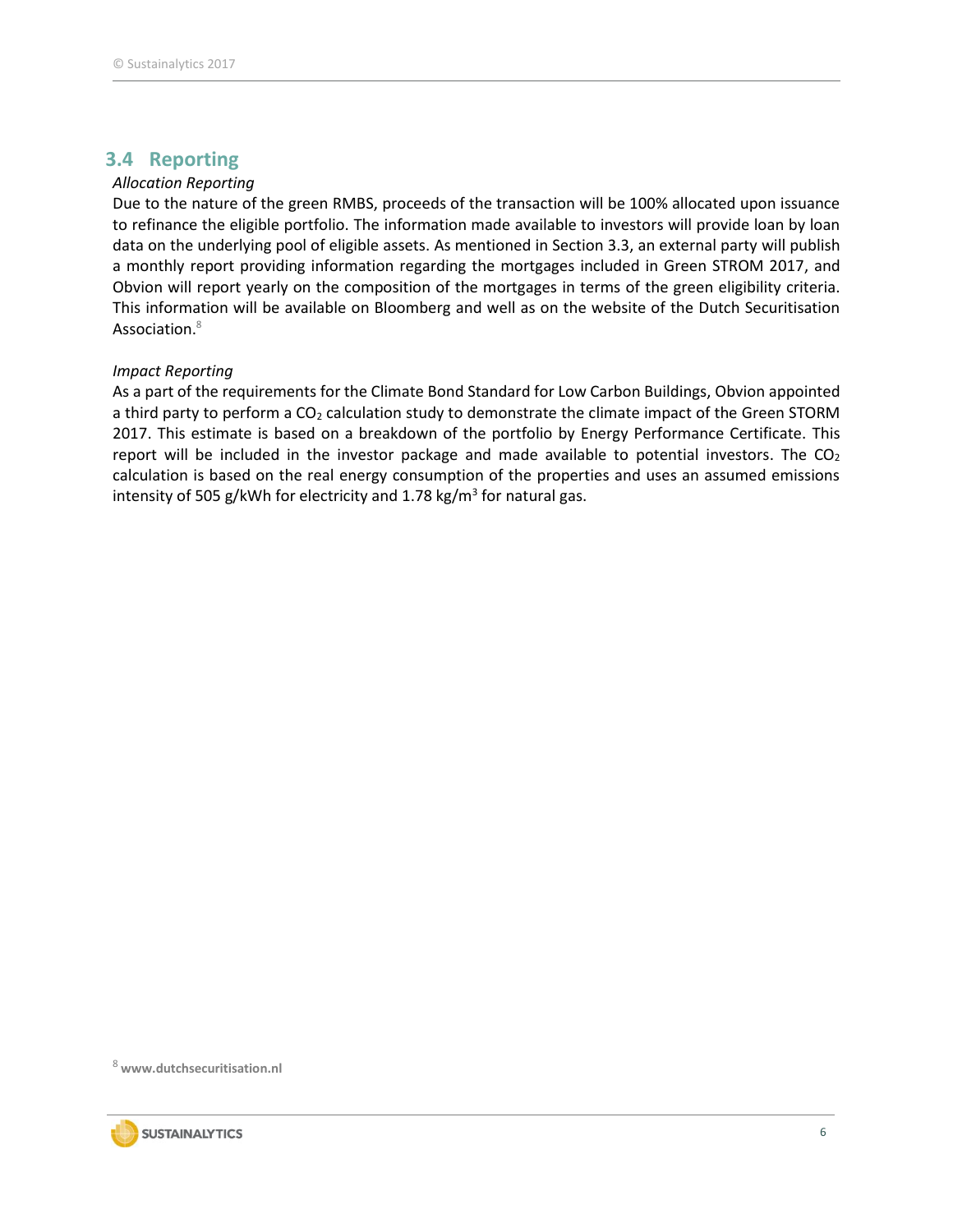## <span id="page-6-0"></span>**4 SUSTAINALYTICS' OPINION**

### <span id="page-6-1"></span>**Section 1: Sustainability Performance of the Issuer**

### *Rabobank and Obvion: Strong Sustainability Performers*

Based on Sustainalytics' ESG research, Rabobank $9$  is assessed as a leader among its banking peers.  $^{10}$ Although Rabobank has faced some business ethics issues in recent years, it demonstrates adequate performance on the key issues of responsible finance and financial product governance. Responsible finance refers to practices and strategies employed by banks to integrate sustainability criteria into financial lending and investment decisions. A reorganization of Rabobank in 2016, $^{11}$  may also have a positive impact for all operations to meet ESG compliance requirements and exercise control of company‐ wide ESG programmes.

Sustainalytics considers that Rabobank has strong credit and loan standards, strengthened by a list of industries that are excluded from financing for sustainability reasons. Additionally, Rabobank outperforms its peers with regards to financial product governance: the company has implemented strong programmes to integrate customer feedback and market its products and services responsibly. Notably, Rabobank is member of the executive board of the Green Bond Principles.

The bank has an important presence in the Dutch housing and real estate market and has enacted sustainability policies for the real estate sector that aim to promote higher energy efficiency, a circular economy, lower greenhouse gas emissions, and the use of more renewable energy in housing and real estate. Additionally, Rabobank supports Dutch retail customers investing in home improvements to improve energy efficiency, by acting as a co-financer of the Dutch National Energy Saving Fund (Nationaal Energiebespaarfonds). This fund allows home owners to invest in energy-saving measures with favourable conditions. Local Rabobank branches in the Netherlands are also organising *Smart Refurbishment* meetings, where retail customers can meet experts in the field of energy conservation and the generation of sustainable energy. Furthermore, the company is a signatory to the Dutch Energy Agreement for Sustainable Growth.<sup>12</sup>

Obvion (and it's legal predecessor) has been investing in the Dutch housing market for over 30 years and, alongside its parent Rabobank, is using its presence in the local market to promote the country's transition towards a sustainable economy. Obvion has also demonstrated a strong commitment to responsible lending through its JobCoach programme, which supports customers having difficulty making their payments with career support.

These activities provide evidence that both Obvion and Rabobank are, in Sustainalytics' opinion, well positioned to issue a green RMBS. In addition, Sustainalytics considers that this issuance will provide a

**<sup>12</sup>** <http://www.energieakkoordser.nl/energieakkoord.aspx>



**<sup>9</sup>** As a wholly owned subsidiary of Rabobank, Sustainalytics' assesses Obvion's sustainability performance under its parent.

**<sup>10</sup>** As of May 2017, Sustainalytics ranks 319 Banks. Rabobank's ESG performance places it amongst sector leaders in the Top 5 companies.

**<sup>11</sup>** Since 2016, all branches act under the central Rabobank umbrella, following the merger of 106 local banks into a single entity.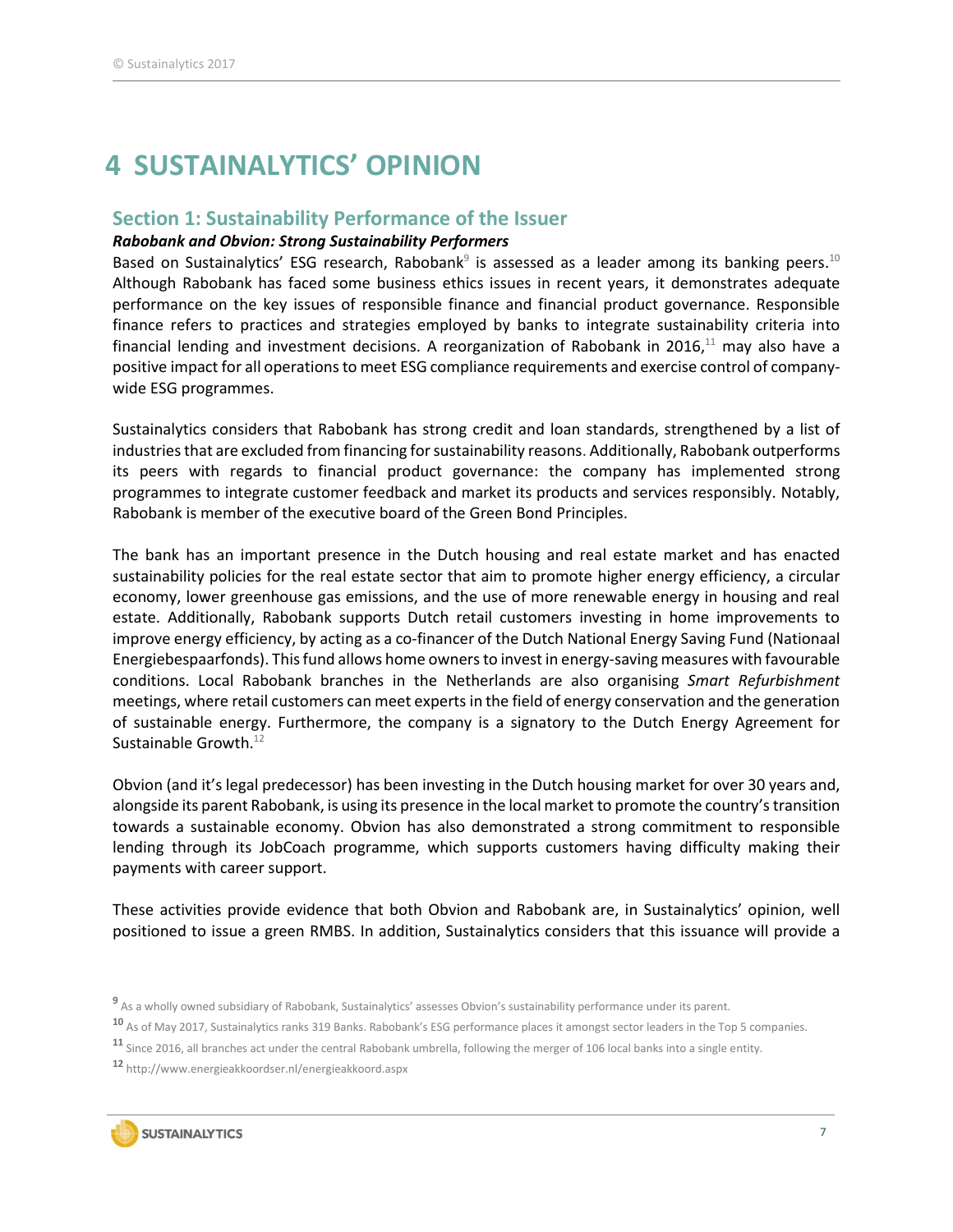positive contribution to the efforts towards improving the environmental impact of the Dutch housing and real estate market.

### **Well positioned to address common environmental and social risks associated with the projects**

The Rabobank Group has a *Sustainability Policy Framework* which includes several responsible investment policies and guidelines with respect to its credit and loan business, communicating the company's stance and due diligence process to avoid potential social and environmental risks stemming from the financed projects. For instance, the group has position papers setting expectations on compliance with human rights issues and animal welfare, and has published several sector statements that serve as a guide for its credit policy. Overall, Sustainalytics considers that these policies and due diligence efforts strengthen the bank's ability to address and mitigate risks in its loan portfolio.

### <span id="page-7-0"></span>**Section 2: Impact of Use of Proceeds**

### *Alignment with the Dutch government's energy efficiency improvement initiatives*

The Dutch government has implemented a comprehensive Energy Policy, with an important focus on saving energy in homes and other buildings<sup>13</sup>. In 2013, after extensive consultations with stakeholders, the Netherlands issued its Energy Agreement for Sustainable Growth, a roadmap towards ensuring a sustainable, long-term energy supply for the country. Alongside commitments by industry, the plan also highlighted that the energy efficiency of residential buildings was key to ensuring a successful execution of the Agreement and, more broadly, the shift to a sustainable economy. As part of this policy framework, the Dutch government also made mandatory the energy labelling for all privately owned and rented homes, indicating the level of energy efficiency and raising awareness of energy consumption. Furthermore, the government and other Dutch stakeholders have implemented stricter energy efficiency requirements for new homes, striving for "zero-energy by 2020"<sup>14</sup>. Considering this local context and the clear policy directives established by the Dutch government, Sustainalytics is of the opinion that the asset selection criteria defined by Obvion is aligned with the Dutch government's initiatives to improve energy efficiency in the housing sector and contribute to the overall efforts to achieve commitments. The assets selected represent the top 15% in terms of energy ratings ("A" and "B" ratings), or demonstrate a significant improvement in performance over time.

#### *Climate Bonds Initiative Certification*

Obvion's Green STORM 2017 has received certification under the Climate Bond Standard, as it is in alignment with the Climate Bonds Initiative Residential Property Eligibility Criteria and Guidelines.<sup>15</sup>

#### **Adjustments in comparison to Obvion's Green STORM 2016**

Obvion issued a Green STORM in 2016 using an approach similar to the one defined in this framework. In comparison to 2016, Obvion has selected a new eligible pool of assets in line with updated Energy

**<sup>15</sup>** https://www.climatebonds.net/standards/certification



**<sup>13</sup>** https://www.government.nl/topics/energy-policy/contents/saving-energy

<sup>&</sup>lt;sup>14</sup> This means that new homes must generate almost as much energy as they consume by 2020. To achieve this aim, the energy performance coefficient (EPC) will be reduced gradually.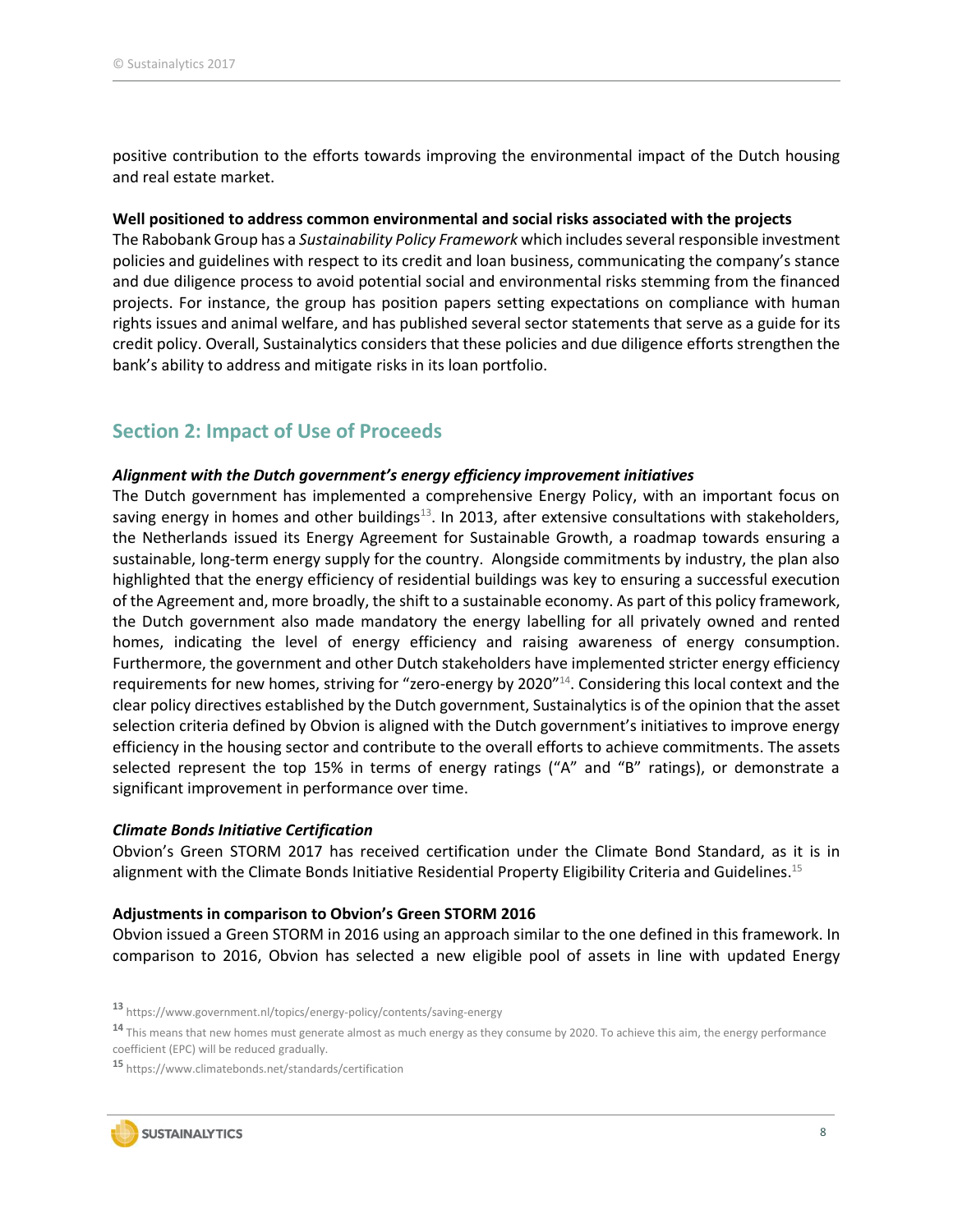Performance Certificates data from Calcasa. Furthermore, Obvion's Green STORM 2017 will be a fully revolving transaction up to the call date (like all STORM transactions of Obvion since September 2016, but unlike Green STORM 2016).

### **Alignment with the Green Bond Principles**

Sustainalytics has determined that the Obvion's Green STORM 2017 aligns to the four pillars of the Green Bond Principles 2016. For detailed information please refer to Appendix B: Green Bond External Review Form.

### <span id="page-8-0"></span>**Conclusion**

Obvion's Green STORM 2017 will refinance existing mortgage loans from Dutch residential buildings within the top 15% in terms of energy performance in the Netherlands, or with at least 30% energy efficiency improvement. The security will be part of Obvion's residential mortgage securitization program known as STORM. Given the established process to select eligible mortgages, deriving energy performance information from credible third parties, Sustainalytics is confident that the refinanced loans will adhere to the eligibility criteria. The information made available to (potential) investors will be transparent and detailed by providing loan-by-loan data on the underlying pool of eligible assets. In Sustainalytics' opinion, Obvion's Green STORM 2017 is in alignment with the Green Bond Principles' four components: the use of proceeds, project evaluation and selection process, management of proceeds and reporting. Furthermore, Obvion's Green STORM 2017 has been certified under the Climate Bonds Standard. Overall, Sustainalytics is of the opinion that Obvion's Green STORM 2017 is credible and transparent.

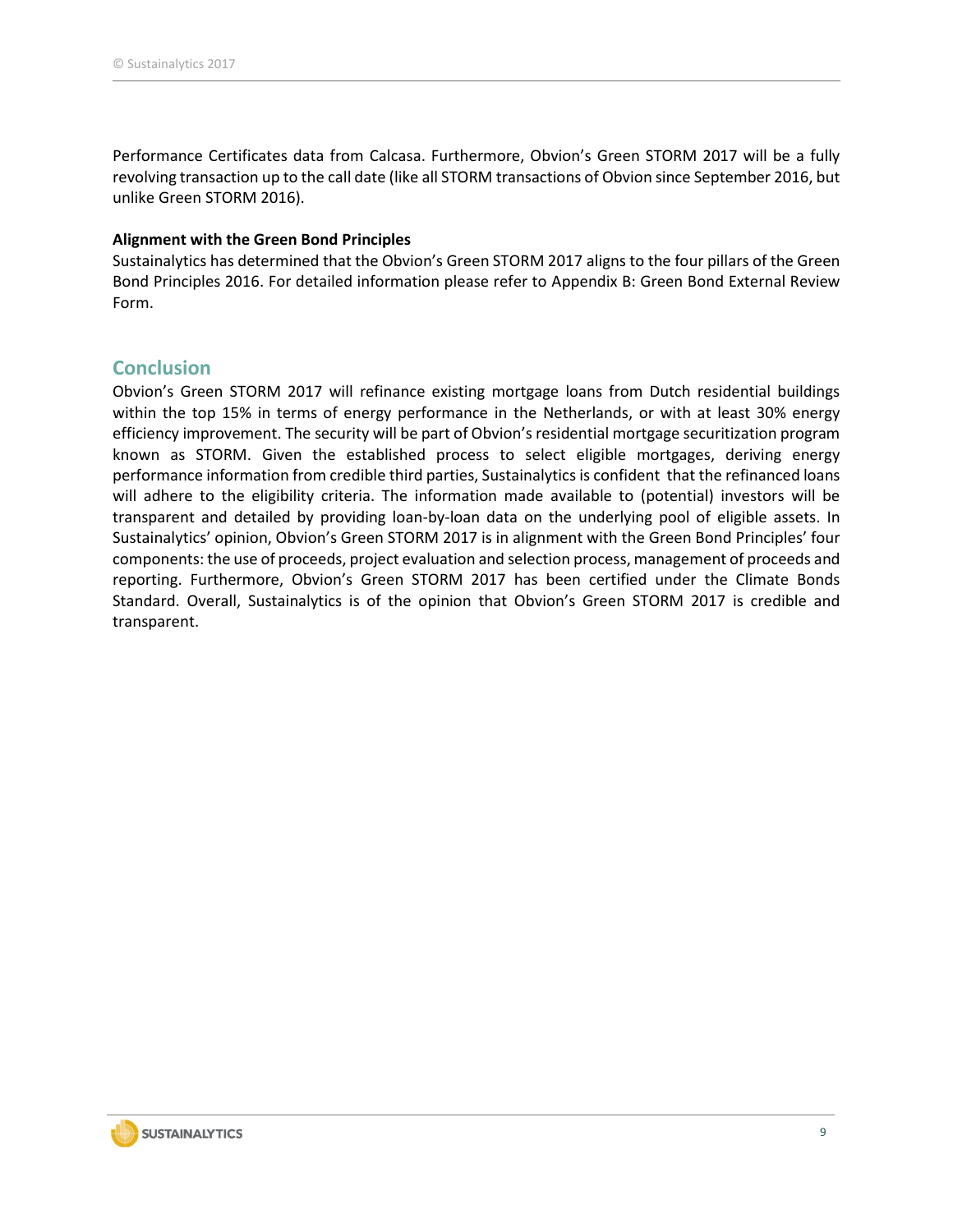## <span id="page-9-0"></span>**APPENDICES**

### **Appendix A: Green STORM 2017 - Portfolio evaluation and selection process**

This appendix describes the methodology that Obvion applies to select energy efficient mortgage loans for its green RMBS programme in line with the Climate Bond Principles: (i) a selection of Dutch residential properties within the top 15% in terms of energy efficiency, and (ii) a selection of improved (refurbished) properties with at least 30% energy efficiency improvement.

### **Dutch Energy Performance Certificate (EPC) methodology – newly built houses**

The analysis is based on the latest calculation methodology version 1.2 of the Dutch residential Energy Performance Certificates (EPC) presented in the official Energy Performance Certificate calculation documents and tables and the Dutch Buildings Directive "*Bouwbesluit*" which sets the Dutch Energy Performance Coefficient requirements, and is in line with the European Buildings Directive. EPC is the minimum environmental standard for newly built residential buildings and ranks houses based on their environmental impact with A being the best and G being the worst category. See Figure 1 and 2 for the energy labels per building period and the number of corresponding properties in each category.

|    |                                                                                                                  |                   | BOUWPERIODE (J) |       |       |           |       |       |           |           |          |            |
|----|------------------------------------------------------------------------------------------------------------------|-------------------|-----------------|-------|-------|-----------|-------|-------|-----------|-----------|----------|------------|
|    | WONINGTYPE (C)                                                                                                   |                   | T/M 1945        | 1946- | 1965- | 1975-     | 1983- | 1988- | 1992-     | $2000 -$  | $2006 -$ | 2014 en    |
|    |                                                                                                                  |                   |                 | 1964  | 1974  | 1982      | 1987  | 1991  | 1999      | 2005      | 2013     | later      |
|    |                                                                                                                  |                   | J1              | J2    | JЗ    | <b>J4</b> | J5    | J6    | <b>J7</b> | <b>J8</b> | J9       | <b>J10</b> |
|    | C1 Vrijstaande woning                                                                                            |                   | G               | F     | D     | с         | с     | в     | в         | в         | A        | A          |
| C2 | Twee / één kapwoning                                                                                             |                   | G               | F     | D     | c         | с     | с     | в         | в         | А        | A          |
|    | C3 Rijwoning hoek                                                                                                |                   | G               | F     | D     | c         | с     | c     | в         | в         | А        | A          |
|    | C4 Rijwoning tussen                                                                                              |                   | F               | E     | c     | c         | c     | с     | в         | A         | A        | A          |
|    | C5<br>Meergezinswoning<br>C6                                                                                     | Flat/appartement* | G               | E     | Е     | в         | с     | c     | с         | в         | A        | A          |
|    |                                                                                                                  | Maisonnette**     | F               | E     | c     | в         | c     | с     | А         | A         | А        | А          |
|    | Figure 1, Schamatic overview of Energy Performance Certificates based on building period and bousing type by PVO |                   |                 |       |       |           |       |       |           |           |          |            |

*Figure 1. Schematic overview of Energy Performance Certificates based on building period and housing type by RVO, methodology version 1.2*

|    |                           |                                                                 |           | <b>BOUWPERIODE (J)</b> |           |           |           |           |           |           |           |                  |  |
|----|---------------------------|-----------------------------------------------------------------|-----------|------------------------|-----------|-----------|-----------|-----------|-----------|-----------|-----------|------------------|--|
|    | WONINGTYPE (C)            |                                                                 | T/M 1945  | 1946-1964              | 1965-1974 | 1975-1982 | 1983-1987 | 1988-1991 | 1992-1999 | 2000-2005 | 2006-2013 | 2014 en<br>later |  |
|    |                           |                                                                 | J1        | <b>J2</b>              | <b>J3</b> | <b>J4</b> | J5        | J6        | J7        | J8        | <b>J9</b> | $J10*$           |  |
|    | C1 Vrijstaande woning     |                                                                 | 266,686   | 114,103                | 101,304   | 93,179    | 37,169    | 51,196    | 136,005   | 57,583    | 49,677    |                  |  |
|    | $C2$ Twee / één kapwoning |                                                                 | 167.147   | 121.531                | 131,203   | 75,619    | 43,613    | 65,687    | 139,302   | 53,339    | 51,309    |                  |  |
|    | C3 Rijwoning hoek         |                                                                 | 169.568   | 186,619                | 254,999   | 165,939   | 64,576    | 51,832    | 74.496    | 44,650    | 33,111    | 143.895          |  |
|    | C4 Rijwoning tussen       |                                                                 | 350.674   | 304,247                | 437,978   | 326,243   | 176,446   | 93,667    | 173,296   | 97,802    | 101,400   |                  |  |
| C5 | Meergezinswoning          | Flat/appartement                                                | 310,048   | 386,856                | 437,485   | 210,740   | 172,402   | 80,479    | 197,612   | 154,540   | 191,249   |                  |  |
| C6 |                           | Maisonnette                                                     | 87,875    | 7.777                  | 7,095     | 13,504    | 4,221     | 1,626     | 3.734     | 1,496     | 7,419     |                  |  |
|    |                           |                                                                 | 1,351,998 | 1,121,133              | 1,370,064 | 885,224   | 498,427   | 344,487   | 724,445   | 409,410   | 434,165   | 143,895          |  |
|    |                           |                                                                 | 18.6%     | 15.4%                  | 18.8%     | 12.2%     | 6.8%      | 4.7%      | 9.9%      | 5.6%      | 6.0%      | 2.0%             |  |
|    |                           | * New buildings between 01.01.2014 and 21.12.2016 (Courses CRC) |           |                        |           |           |           |           |           |           |           |                  |  |

01-01-2014 and 31-12-2016 (Source: CBS)

*Figure 2. Division of Energy Performance Certificates based on number of houses according to WoON2012 until J9. For J10 Obvion determined the number of new built houses*

### **Dutch Energy Index (EI) methodology – existing houses**

While EPC considers newly built properties, Energy Index (EI) is the measure that is used to express energy efficiency for existing properties and is based on the norm NEN7120+NV since 2015. NEN7120+NV is an improvement of the old norm ISSO 82.3 that was used until 2015. According to the Second Opinion Inijking Energielabels<sup>1</sup> is the new norm equal to the old norm in complexity. The most important difference is that the old norm is based on the original construction quality of the houses, while the new norm takes into

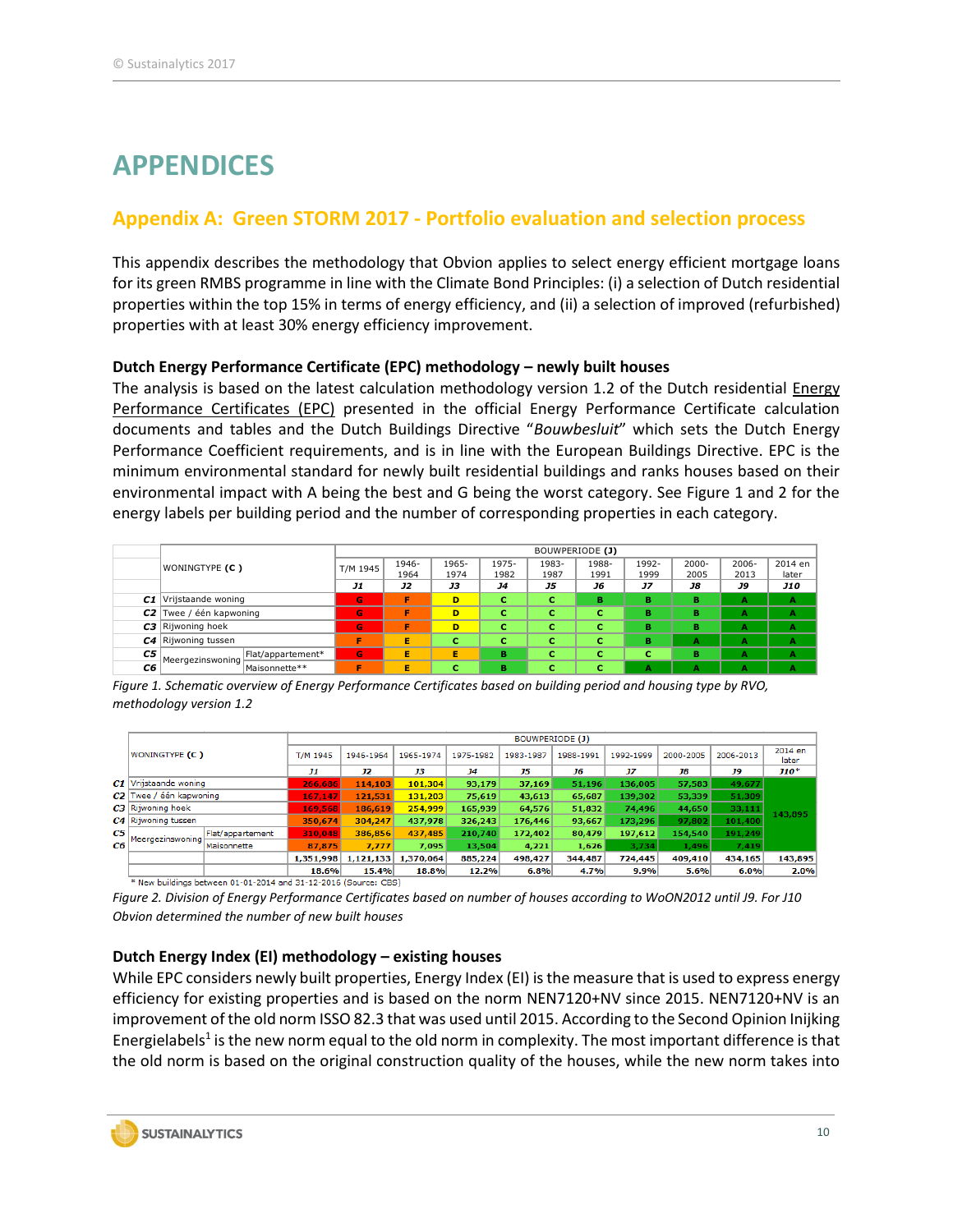account the fact that many people did the most obvious energy improvements over the past years (e.g. double glazing). Consequently, under the new norm, older houses have on average a higher EPC/EI. By using the new norm the selection for refurbished houses will be stricter because the initial EPC/EI is higher and therefore a refurbished property will need to improve to a higher EPC in order to be eligible. In other words, the selected properties will have a 30% *additional* energy efficiency improvement compared to an average home from the same building period.

### **Identification of top 15% most energy efficient houses**

The EPCs rank houses based on their environmental impact with A being the best and G being the worst category. The Energy Performance Coefficient norm has become more stringent from 1996 onwards by lowering the Energy Performance Coefficient norm for all newly builds (Table 1)

| Date in Dutch Building Directive | Energy Performance Coefficient required for a building permit |
|----------------------------------|---------------------------------------------------------------|
| 1-1-1996                         | 1.4                                                           |
| 1-1-1998                         | 1.2                                                           |
| $1 - 1 - 2000$                   | 1.0                                                           |
| 1-1-2006                         | 0.8                                                           |
| 1-1-2011                         | 0.6                                                           |
| 1-1-2015 (current norm)          | 0.4                                                           |

*Table 1. Historic Energy Performance Coefficients per start date in the Dutch Building Directive*

To identify a portfolio consisting of the top 15% most energy efficient properties, all houses with an A or B label that were built from 2000 onwards (Energy Performance Coefficient <= 1.0) can be considered as a greener selection than properties that were constructed before 2000. Properties with A and B labels that were built after 2000 constitute the top 13.6% of the Dutch housing market and therefore remains well within the top 15%. A more graphical display of the selection is shown in the red square in Figure 3 below.

| below.         |                                                                                                                            |                   |          |                 |       |           |       |       |       |          |          |            |
|----------------|----------------------------------------------------------------------------------------------------------------------------|-------------------|----------|-----------------|-------|-----------|-------|-------|-------|----------|----------|------------|
|                | WONINGTYPE (C)                                                                                                             |                   |          | BOUWPERIODE (J) |       |           |       |       |       |          |          |            |
|                |                                                                                                                            |                   | T/M 1945 | 1946-           | 1965- | 1975-     | 1983- | 1988- | 1992- | $2000 -$ | $2006 -$ | 2014 en    |
|                |                                                                                                                            |                   |          | 1964            | 1974  | 1982      | 1987  | 1991  | 1999  | 2005     | 2013     | later      |
|                |                                                                                                                            |                   | J1       | J2              | JЗ    | <b>J4</b> | J5    | J6    | JZ    | J8       | J9       | <b>J10</b> |
| C1             | Vrijstaande woning                                                                                                         |                   | G        | F               | D     | с         | с     | в     | в     | в        | A        | A          |
| C <sub>2</sub> | Twee / één kapwoning                                                                                                       |                   | G        | F               | D     | c         | c     | c     | в     | в        | А        | A          |
|                | C3 Rijwoning hoek                                                                                                          |                   | G        | F               | D     | c         | C     | c     | в     | в        | А        | A          |
|                | C4 Rijwoning tussen                                                                                                        |                   | F        | Е               | c     | c         | c     | с     | в     | А        | А        | A          |
| C5             | Meergezinswoning<br>C6                                                                                                     | Flat/appartement* | G        | Е               | Е     | в         | c     | c     | c     | в        | А        | A          |
|                |                                                                                                                            | Maisonnette**     | F        | Е               | c     | в         | c     | c     | А     | А        | А        | A          |
|                | Figure 2, Selection of houses with A and B labels that were built after 2000 constitute the top 12.6% of the Dutch housing |                   |          |                 |       |           |       |       |       |          |          |            |

*Figure 3. Selection of houses with A and B labels that were built after 2000 constitute the top 13.6% of the Dutch housing*

### **Identification of refurbished houses with at least 30% energy efficiency improvement**

Although the most efficient A and B label properties represent the best-in-class properties in terms of energy efficiency, home improvements (refurbishments) of older properties are another important contributor to energy savings within the housing market. Therefore it is important that the selection also include these older refurbished properties that have improved their Energy Performance Certificate. According to the Climate Bond Standard, properties that have realised at least 30% improvement in energy performance qualify for the standard. Figure 4 quantifies the improvements and shows that improvement of the Energy Index of at least 30% is equal to an increase of 2 notches in EPC (with a

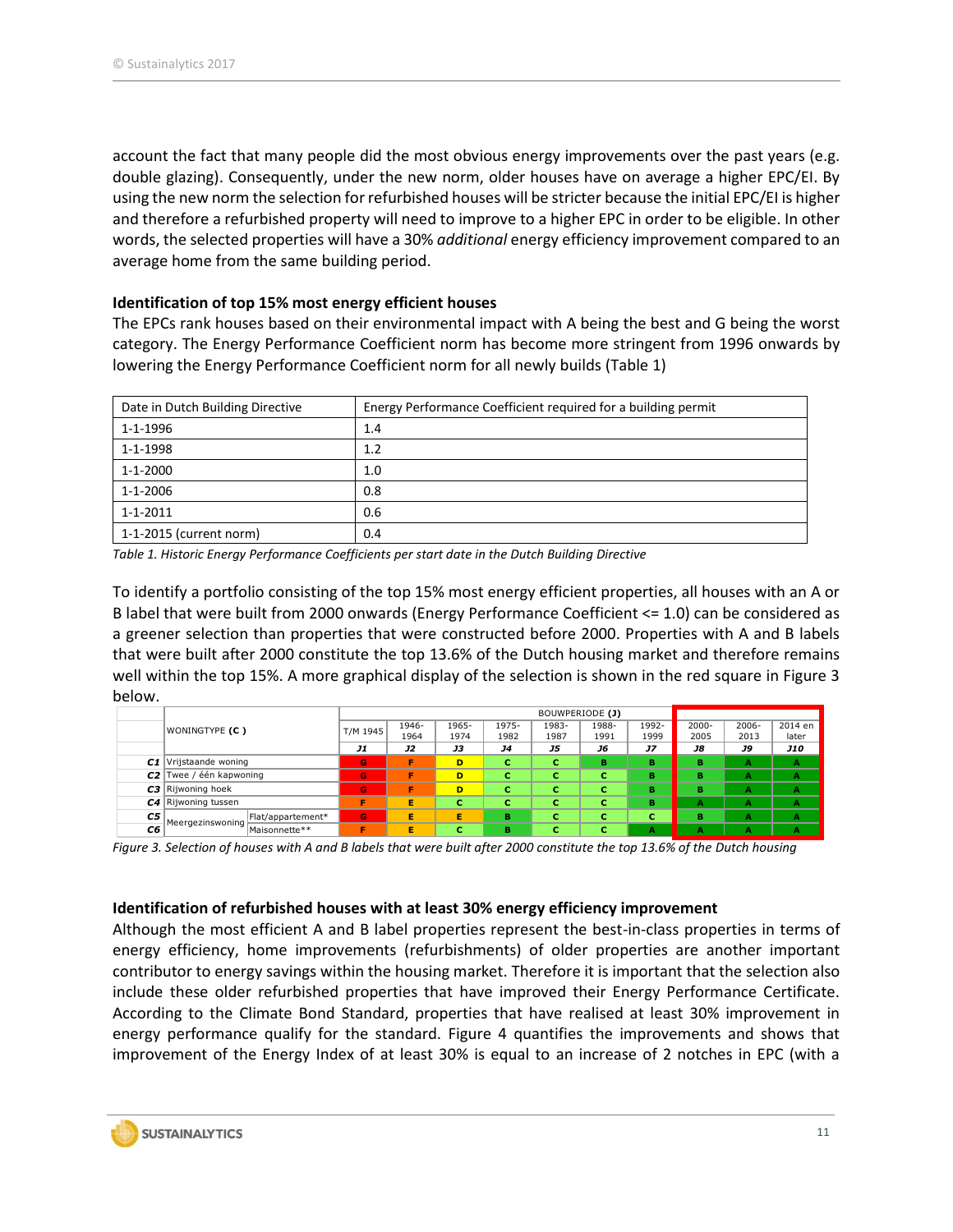minimum of C label). Improvements to definitive label A are considered eligible in any case since this would be an improvement to the best possible energy certificate.

|            |            |     |        |        | ΤО     |        |        |
|------------|------------|-----|--------|--------|--------|--------|--------|
|            | <b>EPC</b> |     | А      | В      | C      | D      | E      |
|            |            | EI  | 0.6    | 1.2    | 1.4    | 1.8    | 2.1    |
|            |            | 1.4 | $-57%$ | $-14%$ |        |        |        |
|            | D          | 1.8 | $-67%$ | $-33%$ | $-22%$ |        |        |
| <b>ROM</b> |            | 2.1 | $-71%$ | $-43%$ | $-33%$ | $-14%$ |        |
| 正          |            | 2.4 | $-75%$ | $-50%$ | $-42%$ | $-25%$ | $-13%$ |
|            | G          | 2.7 | $-78%$ | $-56%$ | $-48%$ | $-33%$ | $-22%$ |

*Figure 4. Change in Energy Index (EI) and from the original EPC (rows) to the improved EPC (column). A lower Energy Index represents an improvement. The lower boundary of the EI was used. EI Values according to NEN 7120+NV.*

### **Matching Obvion's mortgage loans with EPC-data**

In order to identify the current Energy Performance Certificates of Obvion's mortgage pool, Obvion matched all postal codes and addresses of the residential buildings that serve as collateral to the mortgage loans with externally provided EPC data. The data was provided by real estate dataprovider Calcasa. The original source of the data is the Netherlands Enterprise Agency *"Rijksdienst voor Ondernemend Nederland"* (RVO) and contains both provisional and definitive Energy Performance Certificates. In case the definitive EPCs were not available the label was calculated by Calcasa based on the official EPC methodology version 1.2. Every house in the Netherlands has received a provisional EPC based on property characteristics such as construction year and property type (see Figure 1). Home owners are required to register a definitive EPC before the relevant property is sold or can register it on their own initiative. A definitive EPC has been audited by an expert; the expert does not visit the property in all cases but verifies the evidence provided by the home owner (such as pictures or invoices). Using definitive EPCs increases the certainty of selecting mortgages that have actually been improved by a minimum of 30%.

### **Obvion's green pool selection**

Based on the analysis on page 10 and 11, Obvion selected mortgage loans connected to buildings with an A label or B label with a construction year from 2002 onwards. Because the Energy Performance Coefficient norm change in the year 2000 applies to the date of the building permit (as opposed to the actual date of building completion), Obvion only selected those A and B labels with a construction date from 2002 onwards in order to account for a building period of at least 2 years.

Additionally Obvion selected older houses that have improved (refurbished) their energy efficiency to at least a definitive label A and those houses that have improved by at least two notches from the original EPC as per Figure 1 to the definitive Energy Performance Certificate B or C (as a proxy for at least 30% improvement of energy efficiency) provided by the RVO database, both according to norm NEN7120+NV. In order to establish the energy efficiency improvement, Obvion has determined the original EPC of every house in the mortgage portfolio by means of the building period and the housing type as per the Figure 1. Since Obvion's housing type data does not 1-on-1 match with the classifications used by the RVO, this

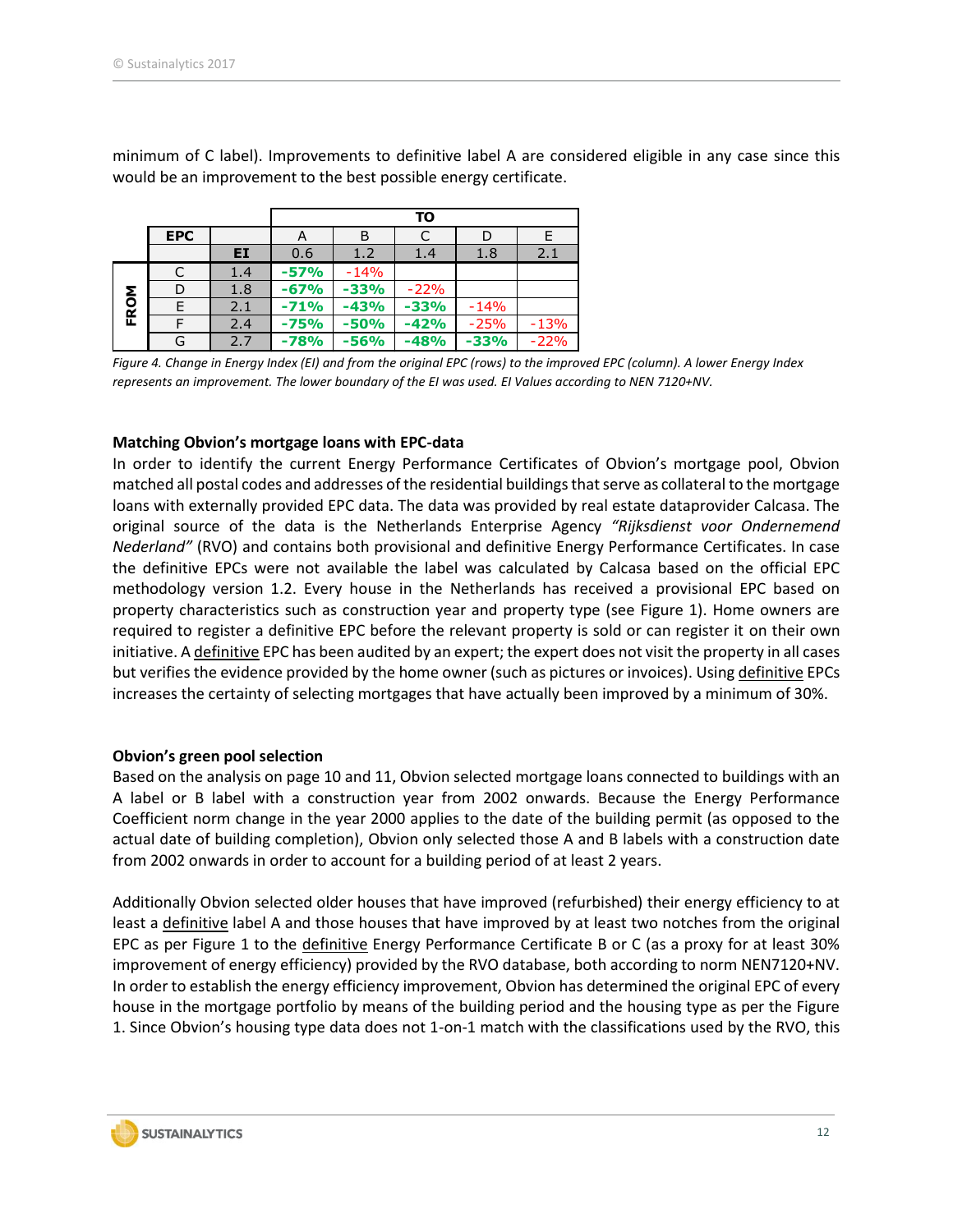was approached conservatively by classifying the properties in either an apartment (C5) or detached house (C1), and all other residential buildings as terraced houses (C4).

The above selection methodology leads to a total eligible provisional pool of assets for Obvion's Green RMBS. Obvion will randomly select a final pool from the provisional pool to match the final transaction size. The proceeds of the transaction will be used to refinance these existing mortgage loans.

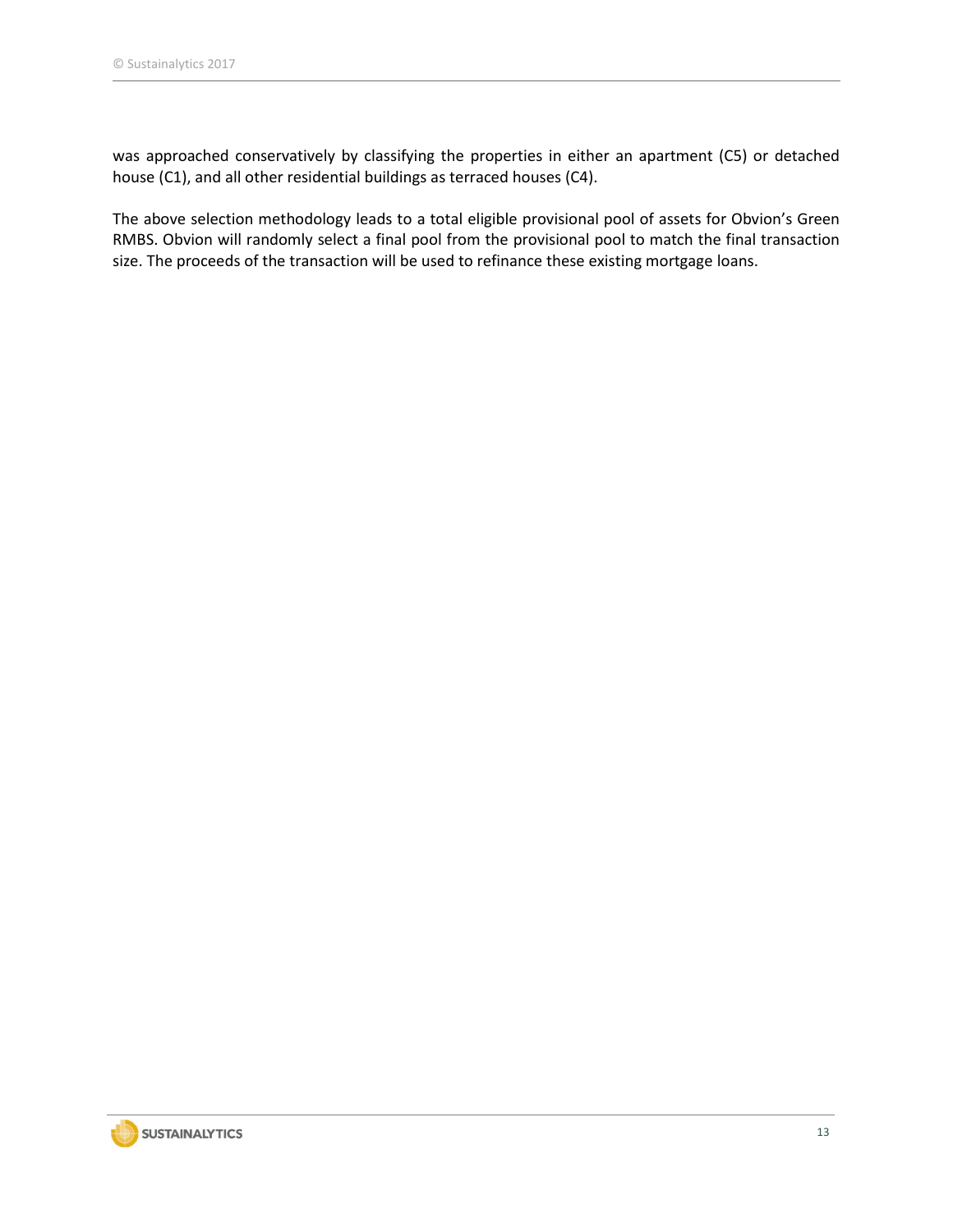### **Appendix B: Green Bond External Review Form**

### **Green Bond External Review Form**

### **Section 1. Basic Information**

**Issuer name:** Obvion N.V.

**Green Bond ISIN or Issuer Green Bond Framework Name, if applicable***:* Obvion Green STORM 2017

**Review provider's name:** Sustainalytics

**Completion date of this form:** May 10th, 2017

Publication date of review publication: May 10<sup>th</sup>, 2017

### **Section 2. Review overview**

### **SCOPE OF REVIEW**

The review assessed the following elements and confirmed their alignment with the GBPs:

- ☒ Use of Proceeds ☒ Process for Project Evaluation and Selection
- **⊠** Management of Proceeds **DESA Reporting**

#### **ROLE(S) OF REVIEW PROVIDER**

- **⊠** Consultancy (incl. 2<sup>nd</sup> opinion) □ □ Certification
- **<del>I</del>** Verification **◯ Rating**
- ☐ Other *(please specify)*:

- 
- 
- 

### **EXECUTIVE SUMMARY OF REVIEW and/or LINK TO FULL REVIEW** *(if applicable)*

Please refer to Obvion's Green STORM 2017 Framework and Second Opinion Document above.

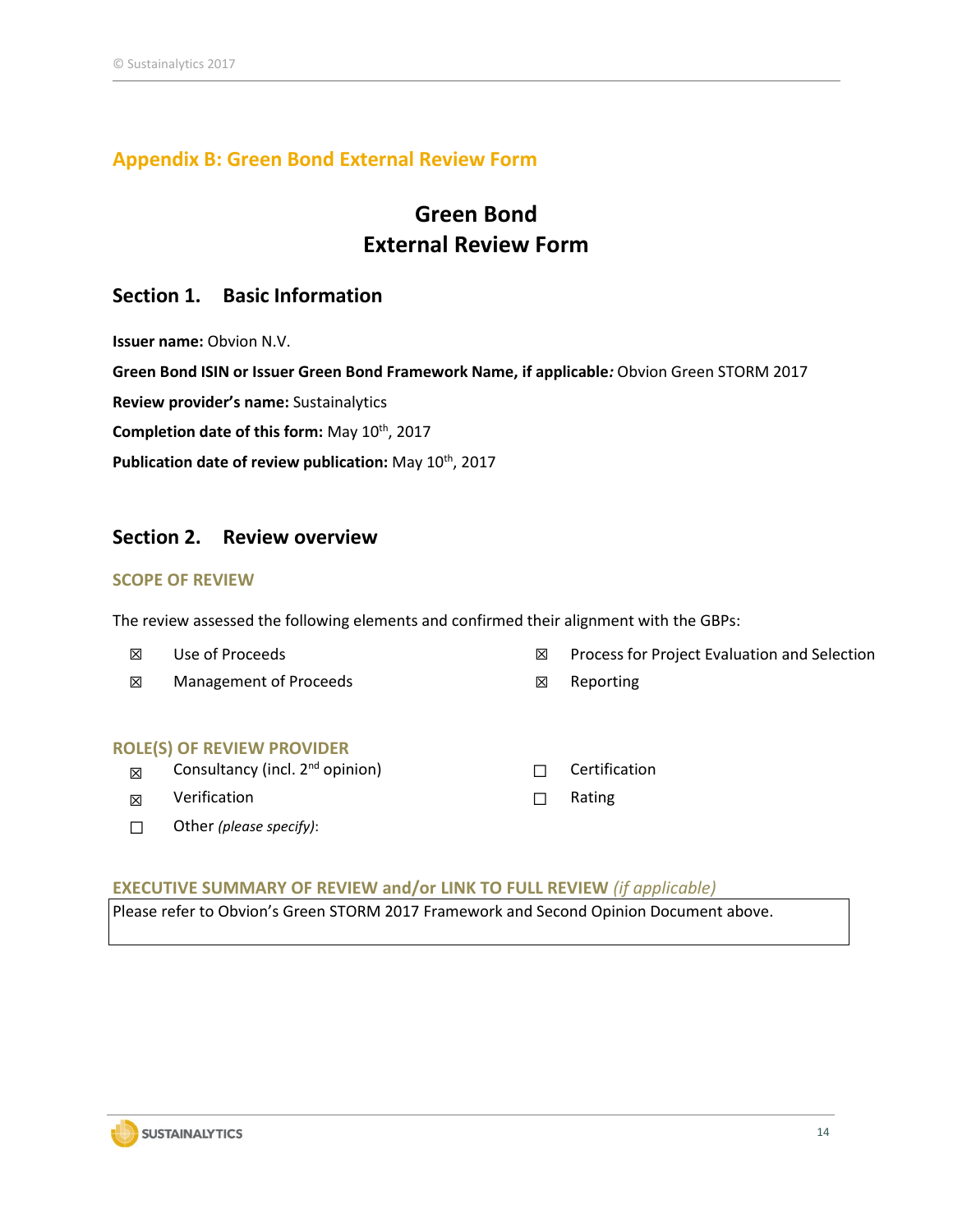### **Section 3. Detailed review**

### **1. USE OF PROCEEDS**

### **Overall comment on section** *(if applicable)***:**

The security will be part of Obvion's residential mortgage securitization program known as STORM. The proceeds of the Green STORM 2017 will be used to refinance existing mortgage loans from Dutch residential buildings with added environmental value and in line with requirements under the Low Carbon Buildings criteria of the Climate Bonds Standard, namely: (i) Dutch residential properties within the top 15% in terms of energy performance in the country, and (ii) improved (refurbished) properties with at least 30% energy efficiency improvement. Energy efficiency is also one of the categories recognized by the Green Bond Principles as addressing key areas of environmental concern. Overall, Sustainalytics considers that this issuance will provide a positive contribution to the efforts of the Dutch government, Obvion and Rabobank to improve the environmental impact of the Dutch housing and real estate market, by targeting the finance of energy efficient assets and therefore reducing GHG emissions.

### **Use of proceeds categories as per GBP:**

| Renewable energy                                                                       | ⊠  | Energy efficiency                                     |
|----------------------------------------------------------------------------------------|----|-------------------------------------------------------|
| Pollution prevention and control                                                       | ΙI | Sustainable management of living<br>natural resources |
| Terrestrial and aquatic biodiversity<br>conservation                                   |    | Clean transportation                                  |
| Sustainable water management                                                           |    | Climate change adaptation                             |
| Eco-efficient products, production<br>technologies and processes                       |    | Other (please specify):                               |
| Unknown at issuance but currently expected<br>to conform with GBP categories, or other |    |                                                       |

### **2. PROCESS FOR PROJECT EVALUATION AND SELECTION**

eligible areas not yet stated in GBPs

### **Overall comment on section** *(if applicable)***:**

Obvion has outlined a clear decision-making process for the project selection and evaluation process involving teams both from Obvion and Rabobank. Eligible projects must adhere to specific eligibility criteria that is matched against an external database provided by Calcasa, a Dutch valuation service agency that sources the underlying data with regards to definitive Energy Performance Certificates directly from the the Netherlands Enterprise Agency (RVO). This ensures that the process to select an eligible pool of assets is credible. Obvion will randomly select a final pool from the provisional pool to

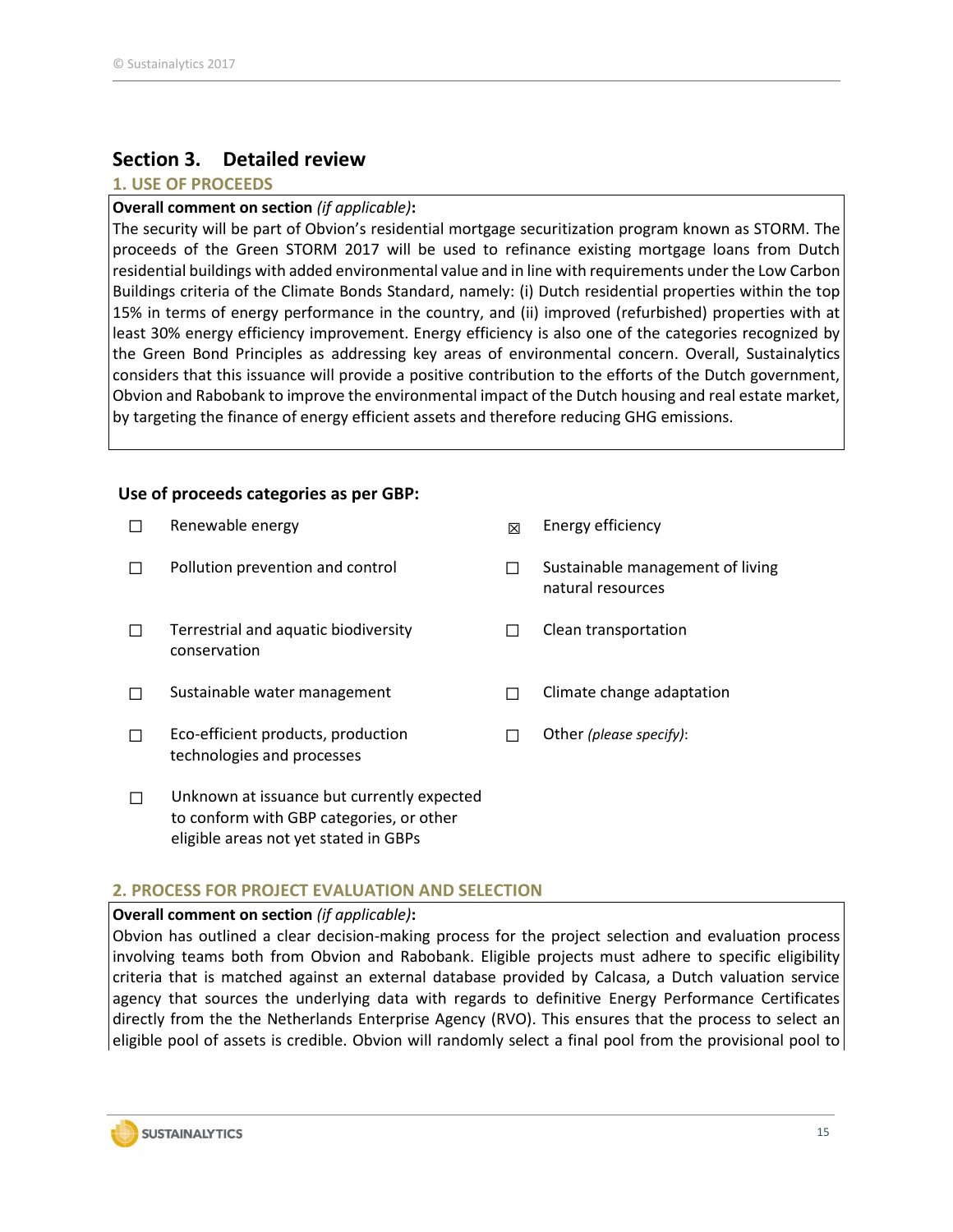match the final transaction size. Sustainalytics is of the opinion that this selection process for eligible assets is transparent, and ensures that the refinanced loans adhere to the eligibility criteria.

### **Evaluation and selection**

- $\boxtimes$  Defined and transparent criteria for projects eligible for Green Bond proceeds
- $<sub>Q</sub>$  Summary criteria for project evaluation</sub> and selection publicly available
- $<sub>Q</sub>$  Documented process to determine that</sub> projects fit within defined categories
- ☐ Other *(please specify):*

### **Information on Responsibilities and Accountability**

- ☐ Evaluation / Selection criteria subject to external advice or verification ☒ In-house assessment
- ☐ Other *(please specify)*:

### **3. MANAGEMENT OF PROCEEDS**

### **Overall comment on section** *(if applicable)***:**

The net proceeds from the issuance will be immediately allocated to fund eligible mortgages. These mortgages will be documented, and a third party will provide a monthly update regarding the portfolio's size, prepayments, defaults, losses, etc. Sustainalytics considers this process to be robust and transparent.

### **Tracking of proceeds:**

- $\boxtimes$  Green Bond proceeds segregated or tracked by the issuer in a systematic manner
- ☐ Disclosure of intended types of temporary investment instruments for unallocated proceeds
- ☐ Other *(please specify)*:

### **Additional disclosure:**

- $\Box$  Allocations to future investments only  $\Box$  Allocations to both existing and future
- 
- ☐ Disclosure of portfolio balance of unallocated proceeds
- investments
- $\Box$  Allocation to individual disbursements  $\Box$  Allocation to a portfolio of disbursements
	- ☐ Other *(please specify)*:

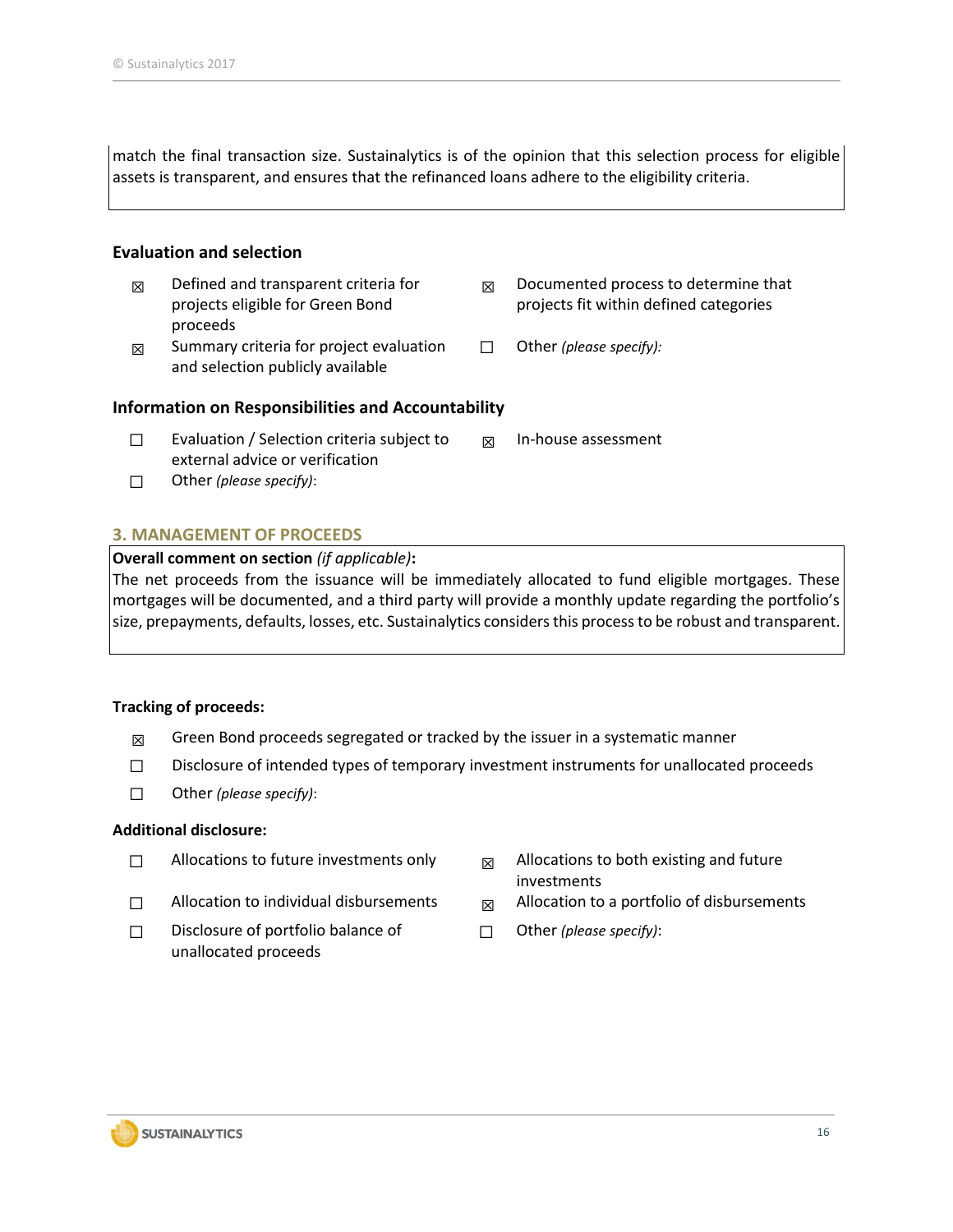### **4. REPORTING**

### **Overall comment on section** *(if applicable)***:**

### *Allocation reporting*

A third party will publish a monthly report providing insights into the mortgages included in the Green STORM 2017 portfolio, namely the ones that will be added over time and refinanced using the term. This information will be available on Bloomberg and well as on the website of the Dutch Securitisation Association.

### *Impact reporting*

As a part of the requirements for the Climate Bond Standard for Low Carbon Buildings, Obvion appointed a third party to perform a  $CO<sub>2</sub>$  calculation study to demonstrate the climate impact of the Green STORM 2017. This report will be included in the investor package and made available to potential investors.

Sustainalytics considers Obvion's allocation and impact reporting to be strong and to provide sufficient transparency in terms of impact.

### **Use of proceeds reporting:**

| 冈 | Project-by-project                          |   | On a project portfolio basis          |
|---|---------------------------------------------|---|---------------------------------------|
| П | Linkage to individual bond(s)               |   | Other (please specify):               |
|   | <b>Information reported:</b>                |   |                                       |
|   | ⊠Allocated amounts                          | П | GB financed share of total investment |
|   | $\Box$ Other (please specify):              |   |                                       |
|   | <b>Frequency:</b>                           |   |                                       |
|   | $\Box$ Annual                               |   | Semi-annual                           |
|   | $\boxtimes$ Other (please specify): Monthly |   |                                       |
|   | <b>Impact reporting:</b>                    |   |                                       |
| П | Project-by-project                          | 冈 | On a project portfolio basis          |
| П | Linkage to individual bond(s)               | П | Other (please specify):               |
|   | <b>Frequency:</b>                           |   |                                       |
|   | $\Box$ Annual                               |   | Semi-annual                           |
|   |                                             |   |                                       |

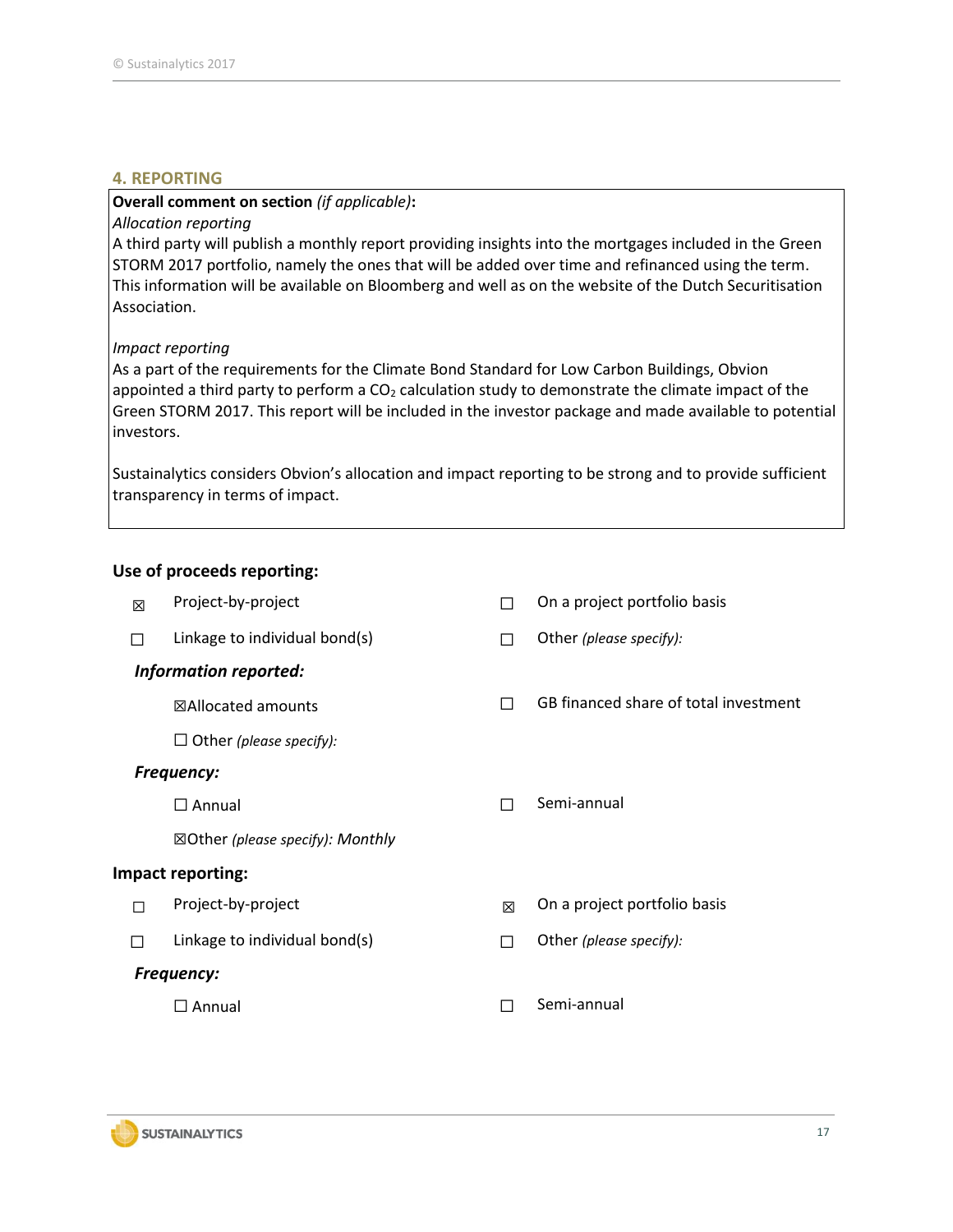|   | $\boxtimes$ Other (please specify): At the time of the<br>transaction                                    |   |                                                |  |  |  |  |  |  |  |
|---|----------------------------------------------------------------------------------------------------------|---|------------------------------------------------|--|--|--|--|--|--|--|
|   | Information reported (expected or ex-post):                                                              |   |                                                |  |  |  |  |  |  |  |
|   | $\boxtimes$ GHG Emissions / Savings                                                                      |   | <b>Energy Savings</b>                          |  |  |  |  |  |  |  |
|   | $\Box$ Other ESG indicators (please specify):                                                            |   |                                                |  |  |  |  |  |  |  |
|   | <b>Means of Disclosure</b>                                                                               |   |                                                |  |  |  |  |  |  |  |
| 冈 | Information published in financial report                                                                | H | Information published in sustainability report |  |  |  |  |  |  |  |
|   | Information published in ad hoc<br>documents                                                             |   | Other (please specify):                        |  |  |  |  |  |  |  |
|   | Reporting reviewed (if yes, please specify which parts of the reporting are subject to external review): |   |                                                |  |  |  |  |  |  |  |

**USEFUL LINKS** *(e.g. to review provider methodology or credentials, to issuer's documentation, etc.)*

Where appropriate, please specify name and date of publication in the useful links section.

### **SPECIFY OTHER EXTERNAL REVIEWS AVAILABLE, IF APPROPRIATE Type(s) of Review provided:**

| 冈 | Consultancy (incl. 2 <sup>nd</sup> opinion) |  | Certification |
|---|---------------------------------------------|--|---------------|
|---|---------------------------------------------|--|---------------|

- □ Verification / Audit  $□$  Rating
- ☐ Other *(please specify):*

**Review provider(s): Date of publication:** 

Climate Bonds Initiative

### **ABOUT ROLE(S) OF REVIEW PROVIDERS AS DEFINED BY THE GBP**

- (i) Consultant Review: An issuer can seek advice from consultants and/or institutions with recognized expertise in environmental sustainability or other aspects of the issuance of a Green Bond, such as the establishment/review of an issuer's Green Bond framework. "Second opinions" may fall into this category.
- (ii) Verification: An issuer can have its Green Bond, associated Green Bond framework, or underlying assets independently verified by qualified parties, such as auditors. In contrast to certification, verification may focus on alignment with internal standards or claims made by the issuer. Evaluation of the environmentally sustainable features of underlying assets may be termed verification and may reference external criteria.



18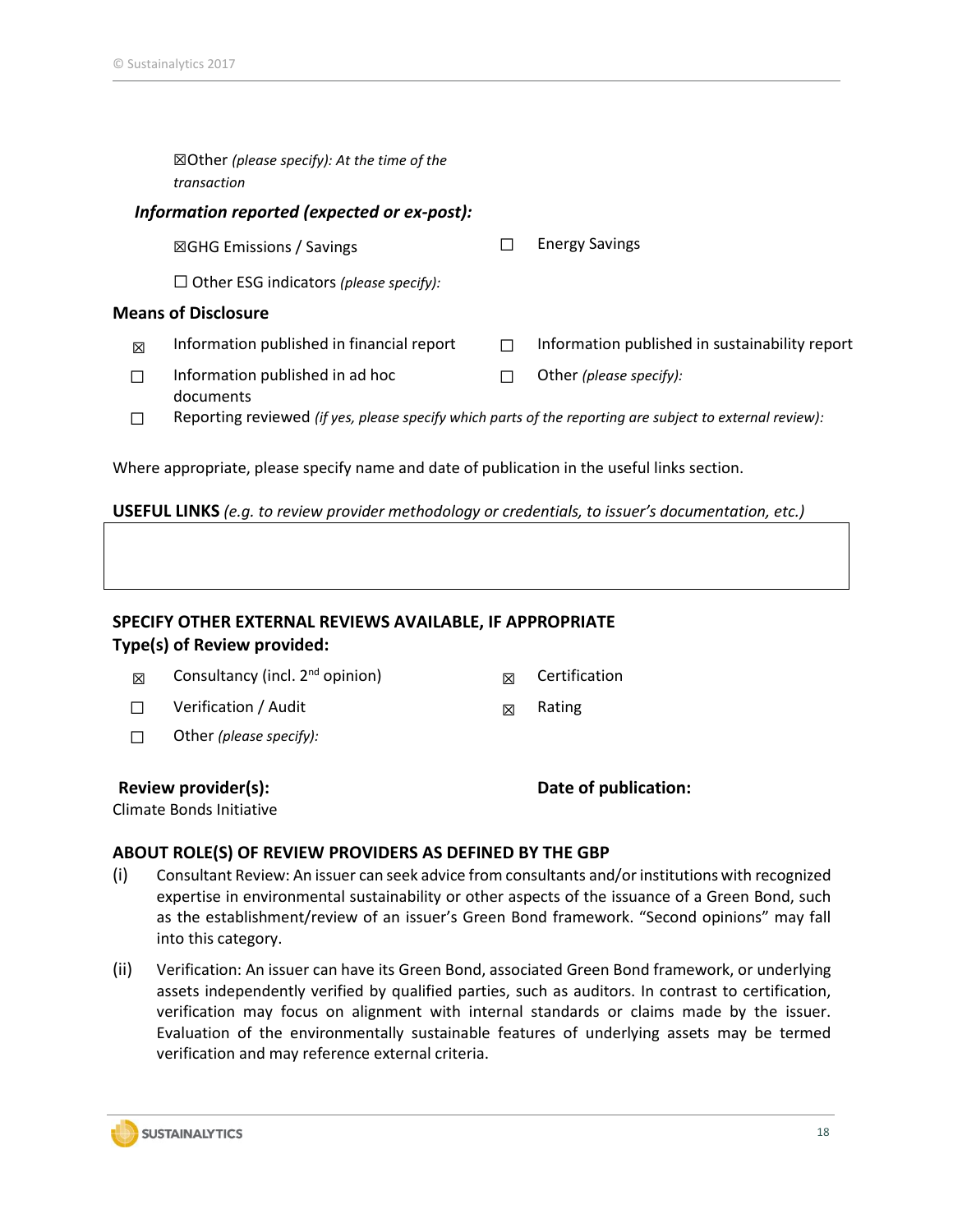- (iii) Certification: An issuer can have its Green Bond or associated Green Bond framework or Use of Proceeds certified against an external green assessment standard. An assessment standard defines criteria, and alignment with such criteria is tested by qualified third parties / certifiers.
- <span id="page-18-0"></span>(iv) Rating: An issuer can have its Green Bond or associated Green Bond framework rated by qualified third parties, such as specialised research providers or rating agencies. Green Bond ratings are separate from an issuer's ESG rating as they typically apply to individual securities or Green Bond frameworks / programmes.